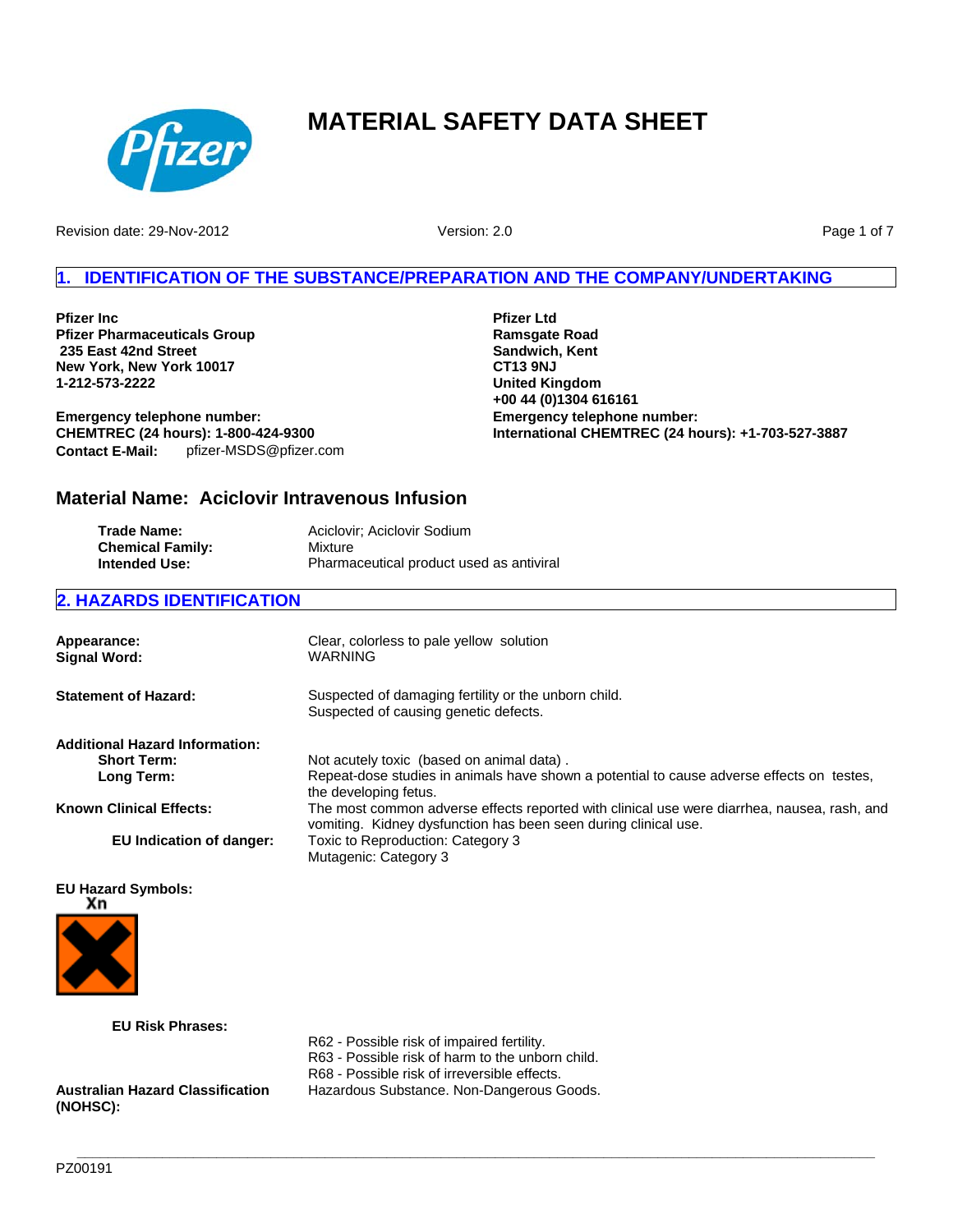**\_\_\_\_\_\_\_\_\_\_\_\_\_\_\_\_\_\_\_\_\_\_\_\_\_\_\_\_\_\_\_\_\_\_\_\_\_\_\_\_\_\_\_\_\_\_\_\_\_\_\_\_\_\_\_\_\_\_\_\_\_\_\_\_\_\_\_\_\_\_\_\_\_\_\_\_\_\_\_\_\_\_\_\_\_\_\_\_\_\_\_\_\_\_\_\_\_\_\_\_\_\_\_**

**Revision date: 29-Nov-2012 Material Name: Aciclovir Intravenous Infusion** **Version: 2.0 Page 2 of 7**

# **2. HAZARDS IDENTIFICATION**

**Note:** This document has been prepared in accordance with standards for workplace safety, which require the inclusion of all known hazards of the active substance or its intermediates regardless of the potential risk. The precautionary statements and warnings included may not apply in all cases. Your needs may vary depending upon the potential for exposure in your workplace.

## **3. COMPOSITION/INFORMATION ON INGREDIENTS**

#### **Hazardous**

| Ingredient       | <b>CAS Number</b> | <b>EU EINECS/ELINCS List   EU Classification</b> |                                                      | %     |
|------------------|-------------------|--------------------------------------------------|------------------------------------------------------|-------|
| Acyclovir Sodium | 69657-51-8        | Not Listed                                       | Mut. Cat.3;R68<br>Repr. Cat.3;R62<br>Repr. Cat.3;R63 | 2.5   |
| Sodium chloride  | 7647-14-5         | 231-598-3                                        | Not Listed                                           | $***$ |
| Sodium hydroxide | 1310-73-2         | 215-185-5                                        | C:R35                                                | $***$ |

| Inaredient                       | CAS<br>'Number د       | <b>EU EINECS/ELINCS List</b> | <b>EU Classification</b> | $\mathbf{0}$<br>70 |
|----------------------------------|------------------------|------------------------------|--------------------------|--------------------|
| Water<br>tor<br><b>Iniection</b> | 7700<br>·18-5<br>-22 - | 791-<br>ດດ 4<br>∠ບ<br>- 20   | Listed<br>Not            |                    |

#### **Additional Information:** \* Proprietary

\*\* to adjust pH

Ingredient(s) indicated as hazardous have been assessed under standards for workplace safety.

### **For the full text of the R phrases mentioned in this Section, see Section 16**

# **4. FIRST AID MEASURES**

| <b>Eye Contact:</b>                      | Flush with water while holding eyelids open for at least 15 minutes. Seek medical attention<br>immediately.                                                                           |
|------------------------------------------|---------------------------------------------------------------------------------------------------------------------------------------------------------------------------------------|
| <b>Skin Contact:</b>                     | Remove contaminated clothing. Flush area with large amounts of water. Use soap. Seek<br>medical attention.                                                                            |
| Ingestion:                               | Never give anything by mouth to an unconscious person. Wash out mouth with water. Do not<br>induce vomiting unless directed by medical personnel. Seek medical attention immediately. |
| Inhalation:                              | Remove to fresh air and keep patient at rest. Seek medical attention immediately.                                                                                                     |
| <b>Symptoms and Effects of Exposure:</b> | For information on potential signs and symptoms of exposure, See Section 2 - Hazards<br>Identification and/or Section 11 - Toxicological Information.                                 |

**\_\_\_\_\_\_\_\_\_\_\_\_\_\_\_\_\_\_\_\_\_\_\_\_\_\_\_\_\_\_\_\_\_\_\_\_\_\_\_\_\_\_\_\_\_\_\_\_\_\_\_\_\_\_\_\_\_\_\_\_\_\_\_\_\_\_\_\_\_\_\_\_\_\_\_\_\_\_\_\_\_\_\_\_\_\_\_\_\_\_\_\_\_\_\_\_\_\_\_\_\_\_\_**

## **5. FIRE FIGHTING MEASURES**

| <b>Extinguishing Media:</b>           | Use carbon dioxide, dry chemical, or water spray.            |
|---------------------------------------|--------------------------------------------------------------|
| <b>Hazardous Combustion Products:</b> | Formation of toxic gases is possible during heating or fire. |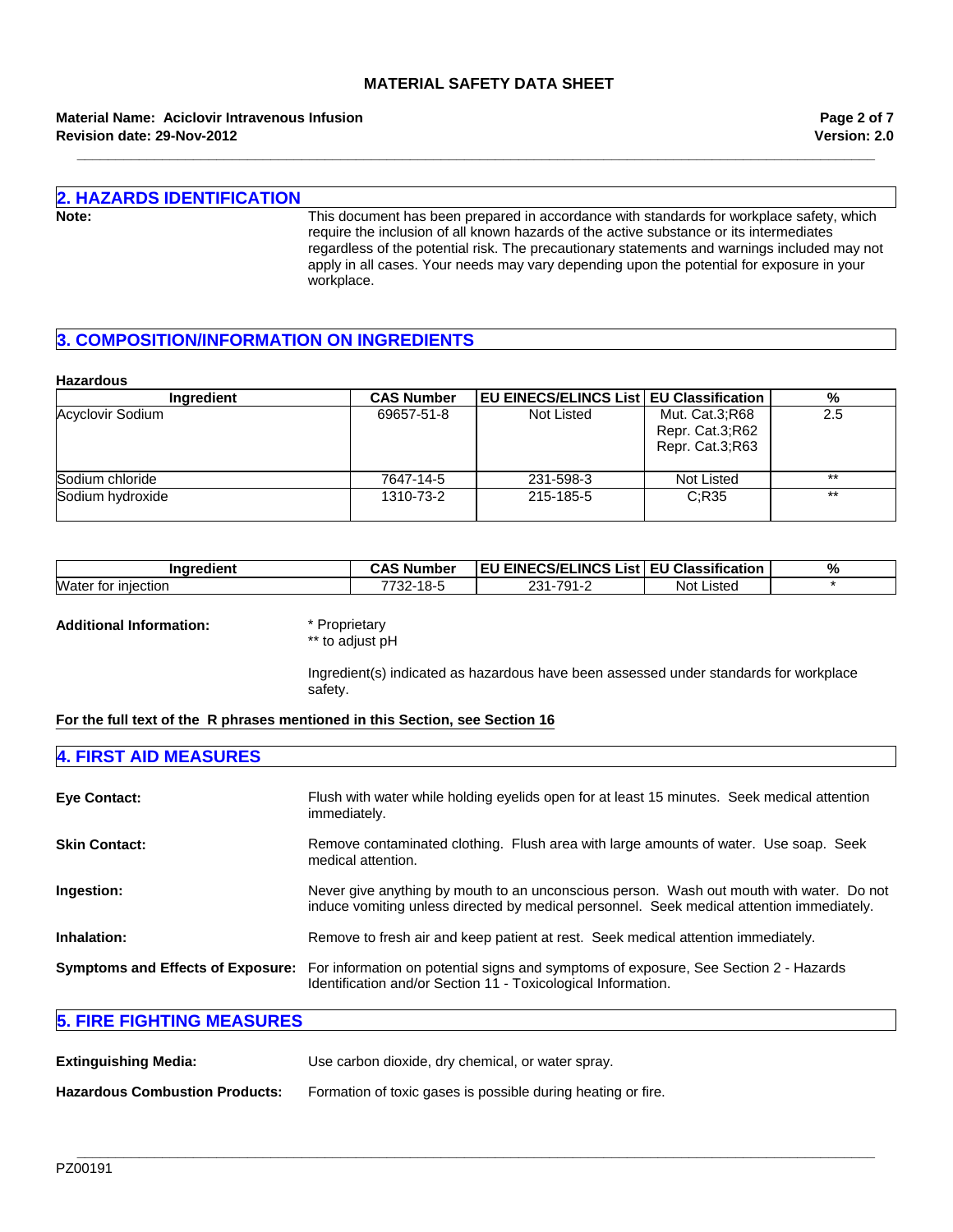**\_\_\_\_\_\_\_\_\_\_\_\_\_\_\_\_\_\_\_\_\_\_\_\_\_\_\_\_\_\_\_\_\_\_\_\_\_\_\_\_\_\_\_\_\_\_\_\_\_\_\_\_\_\_\_\_\_\_\_\_\_\_\_\_\_\_\_\_\_\_\_\_\_\_\_\_\_\_\_\_\_\_\_\_\_\_\_\_\_\_\_\_\_\_\_\_\_\_\_\_\_\_\_**

| <b>Fire Fighting Procedures:</b>                         | During all fire fighting activities, wear appropriate protective equipment, including self-<br>contained breathing apparatus.                                                   |
|----------------------------------------------------------|---------------------------------------------------------------------------------------------------------------------------------------------------------------------------------|
| Fire / Explosion Hazards:                                | Not applicable                                                                                                                                                                  |
| <b>6. ACCIDENTAL RELEASE MEASURES</b>                    |                                                                                                                                                                                 |
| <b>Health and Safety Precautions:</b>                    | Personnel involved in clean-up should wear appropriate personal protective equipment (see<br>Section 8). Minimize exposure.                                                     |
| <b>Measures for Cleaning / Collecting:</b>               | Contain the source of spill if it is safe to do so. Collect spill with absorbent material. Clean spill<br>area thoroughly.                                                      |
| <b>Measures for Environmental</b><br><b>Protections:</b> | Place waste in an appropriately labeled, sealed container for disposal. Care should be taken to<br>avoid environmental release.                                                 |
| <b>Additional Consideration for Large</b><br>Spills:     | Non-essential personnel should be evacuated from affected area. Report emergency<br>situations immediately. Clean up operations should only be undertaken by trained personnel. |
| <b>7. HANDLING AND STORAGE</b>                           |                                                                                                                                                                                 |

| <b>General Handling:</b>   | Avoid breathing vapor or mist. Avoid contact with eyes, skin and clothing. When handling, use<br>appropriate personal protective equipment (see Section 8). Wash thoroughly after handling.<br>Releases to the environment should be avoided. Review and implement appropriate technical<br>and procedural waste water and waste disposal measures to prevent occupational exposure or<br>environmental releases. Potential points of process emissions of this material to the<br>atmosphere should be controlled with dust collectors, HEPA filtration systems or other<br>equivalent controls. |
|----------------------------|---------------------------------------------------------------------------------------------------------------------------------------------------------------------------------------------------------------------------------------------------------------------------------------------------------------------------------------------------------------------------------------------------------------------------------------------------------------------------------------------------------------------------------------------------------------------------------------------------|
| <b>Storage Conditions:</b> | Store as directed by product packaging.                                                                                                                                                                                                                                                                                                                                                                                                                                                                                                                                                           |

# **8. EXPOSURE CONTROLS / PERSONAL PROTECTION**

**Refer to available public information for specific member state Occupational Exposure Limits.**

| Sodium chloride                       |                       |  |
|---------------------------------------|-----------------------|--|
| Latvia OEL - TWA                      | 5 mg/m <sup>3</sup>   |  |
| Lithuania OEL - TWA                   | 5 mg/m $3$            |  |
| Sodium hydroxide                      |                       |  |
| <b>ACGIH Ceiling Threshold Limit:</b> | 2 mg/m <sup>3</sup>   |  |
| <b>Australia PEAK</b>                 | 2 mg/m $3$            |  |
| <b>Austria OEL - MAKs</b>             | 2 mg/m $3$            |  |
| <b>Bulgaria OEL - TWA</b>             | 2.0 mg/m <sup>3</sup> |  |
| <b>Czech Republic OEL - TWA</b>       | 1 mg/m $3$            |  |
| Estonia OEL - TWA                     | 1 mg/m $3$            |  |
| <b>France OEL - TWA</b>               | 2 mg/m <sup>3</sup>   |  |
| <b>Greece OEL - TWA</b>               | 2 mg/m $3$            |  |
| <b>Hungary OEL - TWA</b>              | 2 mg/m $3$            |  |
| Japan - OELs - Ceilings               | 2 mg/m $3$            |  |
| Latvia OEL - TWA                      | $0.5 \text{ mg/m}^3$  |  |
| <b>OSHA - Final PELS - TWAs:</b>      | 2 mg/m $3$            |  |
| <b>Poland OEL - TWA</b>               | $0.5 \text{ mg/m}^3$  |  |
| Slovakia OEL - TWA                    | 2 mg/m <sup>3</sup>   |  |
| Slovenia OEL - TWA                    | 2 mg/m $3$            |  |
| Sweden OEL - TWAs                     | 1 mg/m $3$            |  |
|                                       |                       |  |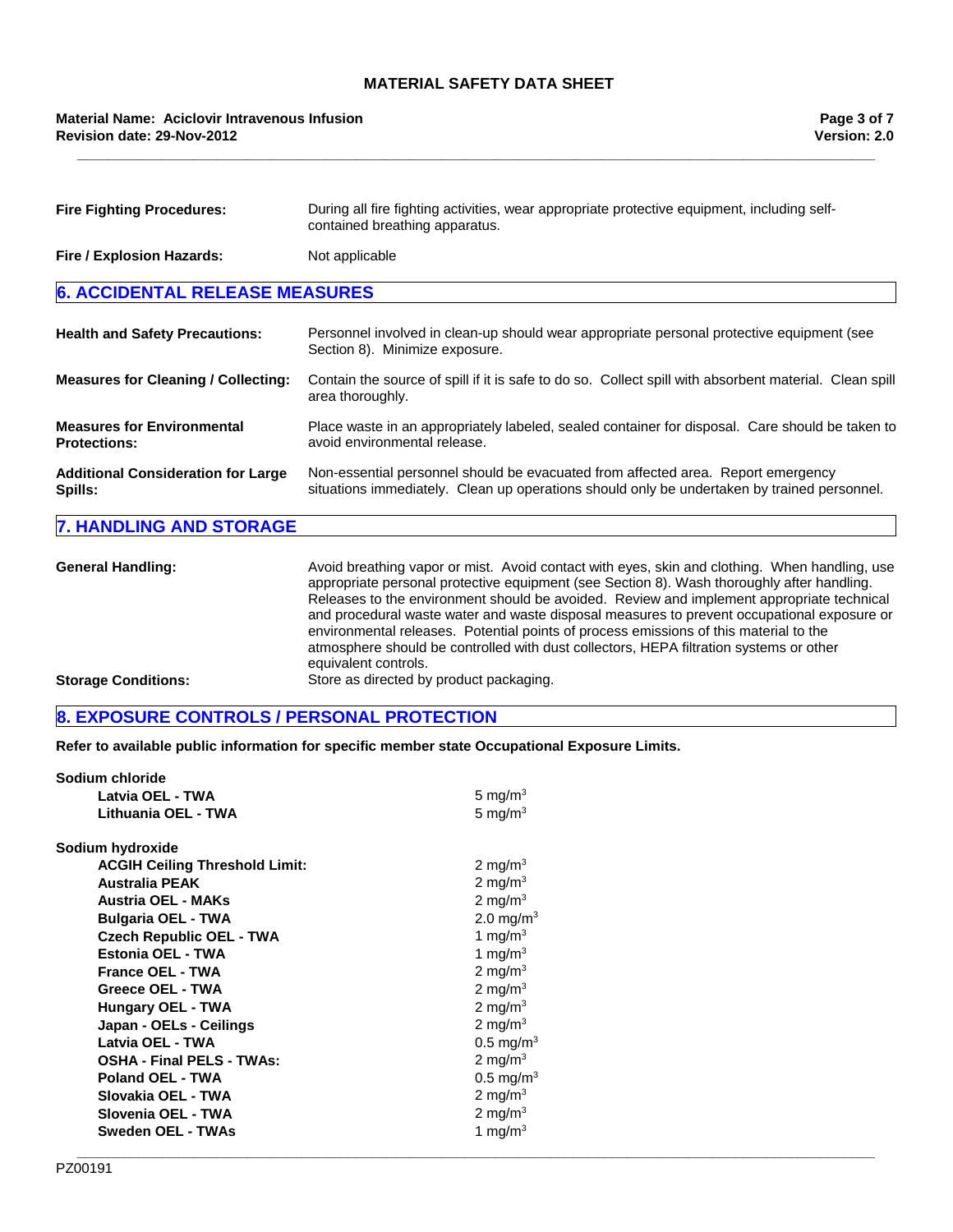**\_\_\_\_\_\_\_\_\_\_\_\_\_\_\_\_\_\_\_\_\_\_\_\_\_\_\_\_\_\_\_\_\_\_\_\_\_\_\_\_\_\_\_\_\_\_\_\_\_\_\_\_\_\_\_\_\_\_\_\_\_\_\_\_\_\_\_\_\_\_\_\_\_\_\_\_\_\_\_\_\_\_\_\_\_\_\_\_\_\_\_\_\_\_\_\_\_\_\_\_\_\_\_**

## **8. EXPOSURE CONTROLS / PERSONAL PROTECTION**

| <b>Engineering Controls:</b>            | Engineering controls should be used as the primary means to control exposures. General<br>room ventilation is adequate unless the process generates dust, mist or fumes.    |
|-----------------------------------------|-----------------------------------------------------------------------------------------------------------------------------------------------------------------------------|
| <b>Environmental Exposure Controls:</b> | Refer to specific Member State legislation for requirements under Community environmental<br>legislation.                                                                   |
| <b>Personal Protective Equipment:</b>   | Refer to applicable national standards and regulations in the selection and use of personal<br>protective equipment (PPE).                                                  |
| Hands:                                  | Impervious gloves are recommended if skin contact with drug product is possible and for bulk<br>processing operations.                                                      |
| Eyes:                                   | Wear safety glasses or goggles if eye contact is possible.                                                                                                                  |
| Skin:                                   | Impervious protective clothing is recommended if skin contact with drug product is possible and<br>for bulk processing operations.                                          |
| <b>Respiratory protection:</b>          | Whenever excessive air contamination (dust, mist, vapor) is generated, respiratory protection,<br>with appropriate protection factors, should be used to minimize exposure. |

## **9. PHYSICAL AND CHEMICAL PROPERTIES**

| <b>Physical State:</b>    | Solution | Color:                   | Clear, colorless to pale<br>vellow |
|---------------------------|----------|--------------------------|------------------------------------|
| <b>Molecular Formula:</b> | Mixture  | <b>Molecular Weight:</b> | Mixture                            |

| <b>10. STABILITY AND REACTIVITY</b> |                                       |  |
|-------------------------------------|---------------------------------------|--|
|                                     |                                       |  |
| Chemical Stability:                 | Stable under normal conditions of use |  |

| <b>Chemical Stability:</b>  | Stable under normal conditions of use.                      |
|-----------------------------|-------------------------------------------------------------|
| <b>Conditions to Avoid:</b> | None known                                                  |
| Incompatible Materials:     | As a precautionary measure, keep away from strong oxidizers |

## **11. TOXICOLOGICAL INFORMATION**

**General Information:** The information included in this section describes the potential hazards of the individual ingredients.

**\_\_\_\_\_\_\_\_\_\_\_\_\_\_\_\_\_\_\_\_\_\_\_\_\_\_\_\_\_\_\_\_\_\_\_\_\_\_\_\_\_\_\_\_\_\_\_\_\_\_\_\_\_\_\_\_\_\_\_\_\_\_\_\_\_\_\_\_\_\_\_\_\_\_\_\_\_\_\_\_\_\_\_\_\_\_\_\_\_\_\_\_\_\_\_\_\_\_\_\_\_\_\_**

## **Acute Toxicity: (Species, Route, End Point, Dose)**

#### **Acyclovir Sodium**

RatIntraperitonealLD50 860mg/kg MouseOralLD50 >10g/kg MouseIntravenousLD50 400mg/kg RatOralLD50 >20g/kg RatPara-periostealLD50 750mg/kg

#### **Sodium chloride**

Rat Oral LD50 3000mg/kg MouseOralLD50 4000mg/kg

#### **Sodium hydroxide**

Mouse IP LD50 40 mg/kg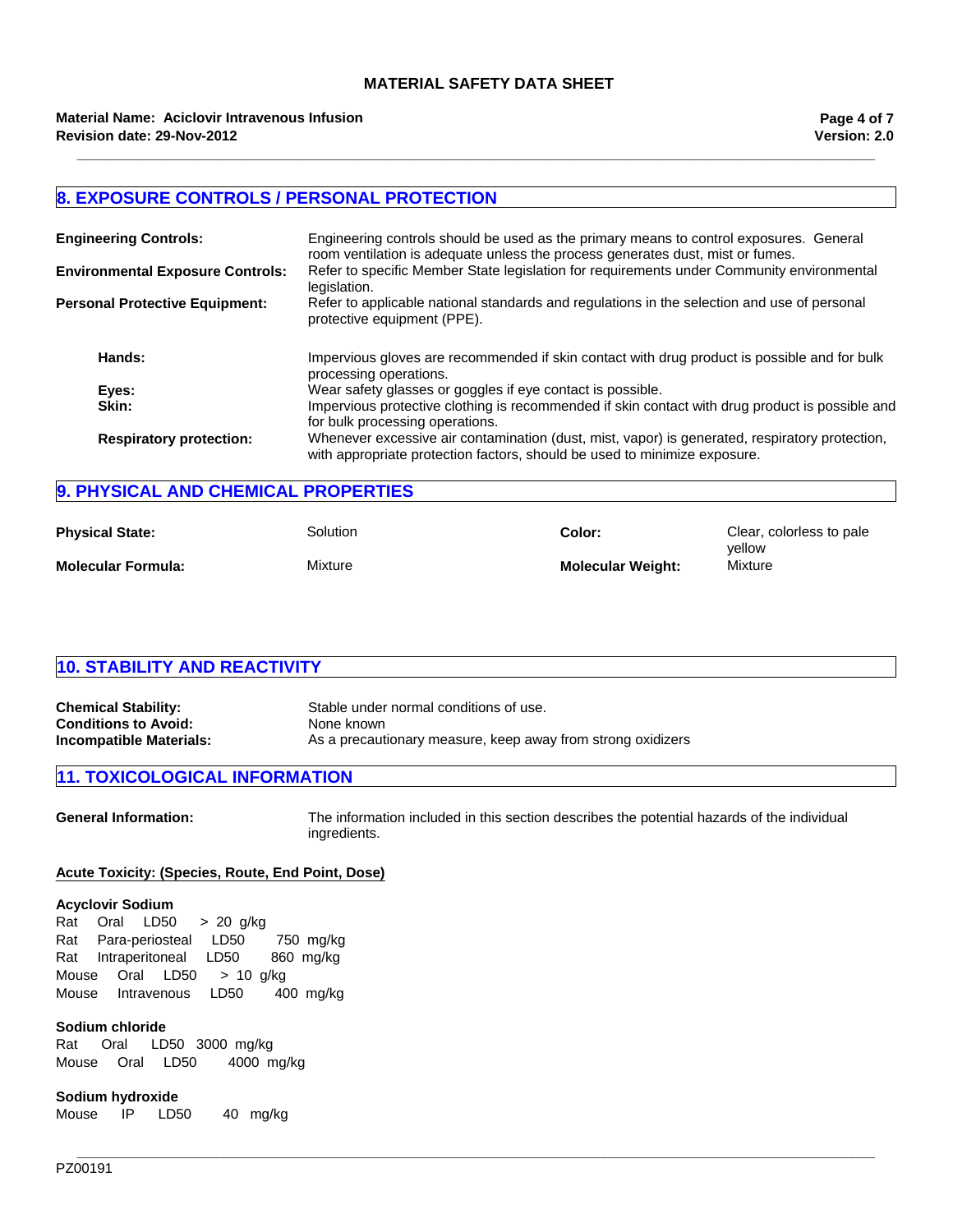**\_\_\_\_\_\_\_\_\_\_\_\_\_\_\_\_\_\_\_\_\_\_\_\_\_\_\_\_\_\_\_\_\_\_\_\_\_\_\_\_\_\_\_\_\_\_\_\_\_\_\_\_\_\_\_\_\_\_\_\_\_\_\_\_\_\_\_\_\_\_\_\_\_\_\_\_\_\_\_\_\_\_\_\_\_\_\_\_\_\_\_\_\_\_\_\_\_\_\_\_\_\_\_**

#### **Revision date: 29-Nov-2012 Material Name: Aciclovir Intravenous Infusion**

**Version: 2.0 Page 5 of 7**

## **11. TOXICOLOGICAL INFORMATION**

**Acute Toxicity Comments:** A greater than symbol (>) indicates that the toxicity endpoint being tested was not achievable at the highest dose used in the test.

#### **Irritation / Sensitization: (Study Type, Species, Severity)**

#### **Sodium chloride**

Skin IrritationRabbitMild Eye IrritationRabbitModerate

#### **Sodium hydroxide**

Eye IrritationRabbitSevere Skin IrritationRabbitSevere

#### **Repeated Dose Toxicity: (Duration, Species, Route, Dose, End Point, Target Organ)**

#### **Acyclovir Sodium**

| 1 Month(s) | Rat | Intraperitoneal | 320 mg/kg/day     | LOAEL | Male reproductive system       |
|------------|-----|-----------------|-------------------|-------|--------------------------------|
| 1 Month(s) | Dog | Intravenous     | 100-200 mg/kg/day |       | LOAEL Male reproductive system |
| 1 Month(s) | Dog | Intravenous     | 50 mg/kg/day      | NOAEL | Male reproductive system       |
| 6 Month(s) | Rat | Intraperitoneal | 80 mg/kg/day      | LOAEL | Male reproductive system       |
| 1 Year(s)  | Doa | Intravenous     | 60 mg/kg/day      | NOAEL | Male reproductive system       |

#### **Reproduction & Developmental Toxicity: (Study Type, Species, Route, Dose, End Point, Effect(s))**

#### **Acyclovir Sodium**

Embryo / Fetal DevelopmentRatSubcutaneous50mg/kg/dayNOAELNot Teratogenic Fertility and Embryonic DevelopmentRatSubcutaneous50mg/kg/dayLOAELFertility, Fetotoxicity Reproductive & FertilityRatSubcutaneous25mg/kg/dayNOAELFertility Embryo / Fetal DevelopmentMouseOral450mg/kg/dayNOAELNot Teratogenic Embryo / Fetal DevelopmentRabbitIntravenous50mg/kg/dayNOAELNot Teratogenic

#### **Genetic Toxicity: (Study Type, Cell Type/Organism, Result)**

#### **Acyclovir Sodium**

*In Vitro* Mammalian Cell MutagenicityMouse LymphomaPositive *In Vivo* Chromosome AberrationRatPositive *In Vivo* Chromosome AberrationHamsterPositive *In Vitro* Cell Transformation AssayEquivocal Dominant Lethal AssayMouseNegative

#### **Carcinogenicity: (Duration, Species, Route, Dose, End Point, Effect(s))**

#### **Acyclovir Sodium**

| 2 Year(s) Mouse Oral |  |  | 450 mg/kg/day NOAEL Not carcinogenic |
|----------------------|--|--|--------------------------------------|
| 2 Year(s) Rat Oral   |  |  | 450 mg/kg/day NOAEL Not carcinogenic |

**Carcinogen Status:** None of the components of this formulation are listed as a carcinogen by IARC, NTP or OSHA. See below

**\_\_\_\_\_\_\_\_\_\_\_\_\_\_\_\_\_\_\_\_\_\_\_\_\_\_\_\_\_\_\_\_\_\_\_\_\_\_\_\_\_\_\_\_\_\_\_\_\_\_\_\_\_\_\_\_\_\_\_\_\_\_\_\_\_\_\_\_\_\_\_\_\_\_\_\_\_\_\_\_\_\_\_\_\_\_\_\_\_\_\_\_\_\_\_\_\_\_\_\_\_\_\_**

# **Acyclovir Sodium**

**IARC:** Group 3 (Not Classifiable)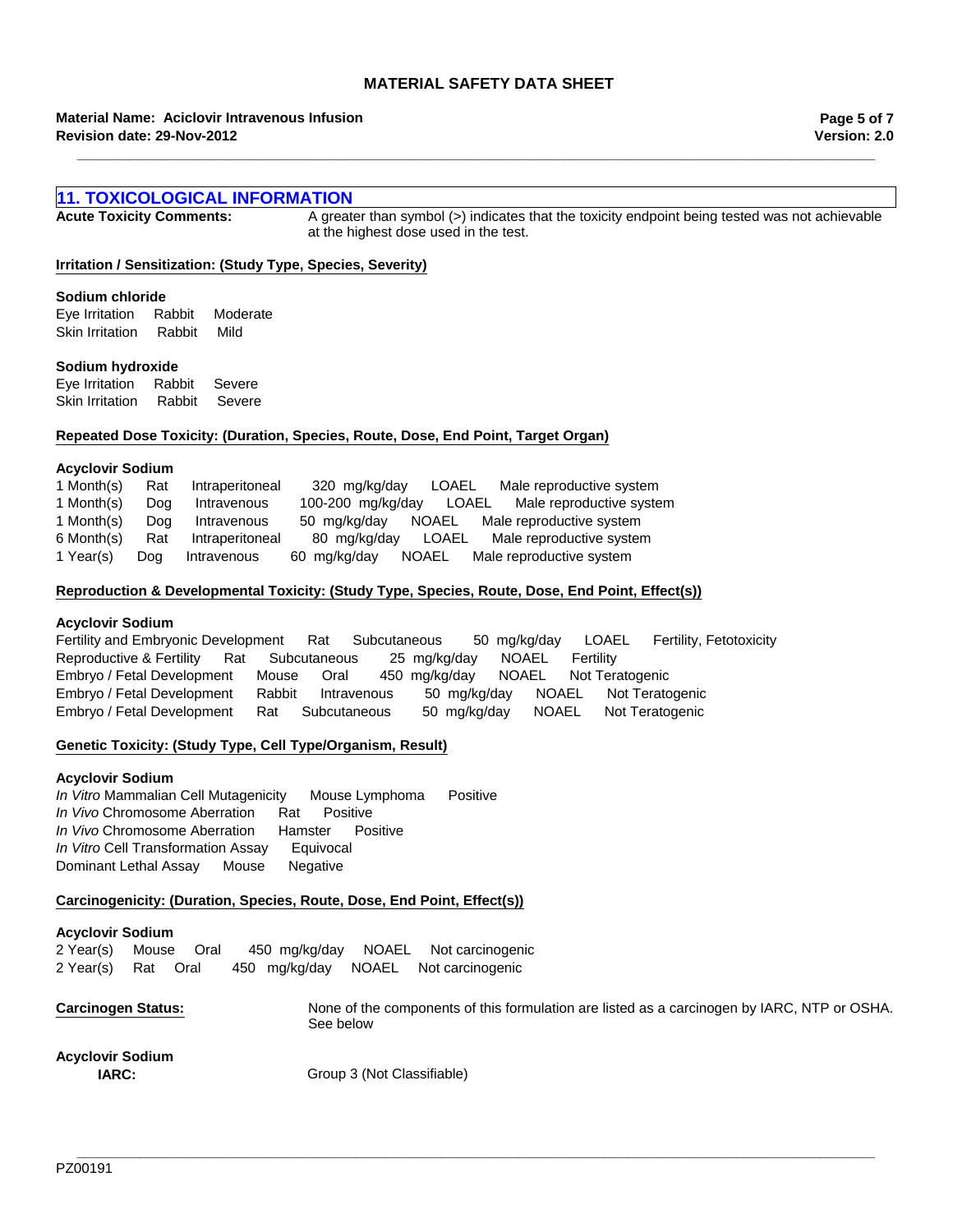**\_\_\_\_\_\_\_\_\_\_\_\_\_\_\_\_\_\_\_\_\_\_\_\_\_\_\_\_\_\_\_\_\_\_\_\_\_\_\_\_\_\_\_\_\_\_\_\_\_\_\_\_\_\_\_\_\_\_\_\_\_\_\_\_\_\_\_\_\_\_\_\_\_\_\_\_\_\_\_\_\_\_\_\_\_\_\_\_\_\_\_\_\_\_\_\_\_\_\_\_\_\_\_**

#### **Revision date: 29-Nov-2012 Material Name: Aciclovir Intravenous Infusion**

| <b>12. ECOLOGICAL INFORMATION</b>  |                                                                                                                                                                                                                                                                                                                                                                                                                                                                                                                                                                                                                                           |  |  |
|------------------------------------|-------------------------------------------------------------------------------------------------------------------------------------------------------------------------------------------------------------------------------------------------------------------------------------------------------------------------------------------------------------------------------------------------------------------------------------------------------------------------------------------------------------------------------------------------------------------------------------------------------------------------------------------|--|--|
| <b>Environmental Overview:</b>     | Environmental properties have not been investigated. Releases to the environment should be<br>avoided.                                                                                                                                                                                                                                                                                                                                                                                                                                                                                                                                    |  |  |
| <b>13. DISPOSAL CONSIDERATIONS</b> |                                                                                                                                                                                                                                                                                                                                                                                                                                                                                                                                                                                                                                           |  |  |
| <b>Waste Treatment Methods:</b>    | Dispose of waste in accordance with all applicable laws and regulations. Member State<br>specific and Community specific provisions must be considered. Considering the relevant<br>known environmental and human health hazards of the material, review and implement<br>appropriate technical and procedural waste water and waste disposal measures to prevent<br>occupational exposure and environmental release. It is recommended that waste minimization<br>be practiced. The best available technology should be utilized to prevent environmental<br>releases. This may include destructive techniques for waste and wastewater. |  |  |

## **14. TRANSPORT INFORMATION**

## **The following refers to all modes of transportation unless specified below.**

Not regulated for transport under USDOT, EUADR, IATA, or IMDG regulations.

## **15. REGULATORY INFORMATION**

| EU Symbol:<br><b>EU Indication of danger:</b> | Xn<br>Toxic to Reproduction: Category 3<br>Mutagenic: Category 3                                                         |
|-----------------------------------------------|--------------------------------------------------------------------------------------------------------------------------|
| <b>EU Risk Phrases:</b>                       | R62 - Possible risk of impaired fertility.                                                                               |
|                                               | R63 - Possible risk of harm to the unborn child.                                                                         |
|                                               | R68 - Possible risk of irreversible effects.                                                                             |
| <b>EU Safety Phrases:</b>                     |                                                                                                                          |
|                                               | S <sub>22</sub> - Do not breathe dust.                                                                                   |
|                                               | S53 - Avoid exposure - obtain special instructions before use.<br>S36/37 - Wear suitable protective clothing and gloves. |

**\_\_\_\_\_\_\_\_\_\_\_\_\_\_\_\_\_\_\_\_\_\_\_\_\_\_\_\_\_\_\_\_\_\_\_\_\_\_\_\_\_\_\_\_\_\_\_\_\_\_\_\_\_\_\_\_\_\_\_\_\_\_\_\_\_\_\_\_\_\_\_\_\_\_\_\_\_\_\_\_\_\_\_\_\_\_\_\_\_\_\_\_\_\_\_\_\_\_\_\_\_\_\_**

**OSHA Label:** WARNING Suspected of damaging fertility or the unborn child. Suspected of causing genetic defects.

## **Canada - WHMIS: Classifications**

**WHMIS hazard class:** Class D, Division 2, Subdivision A